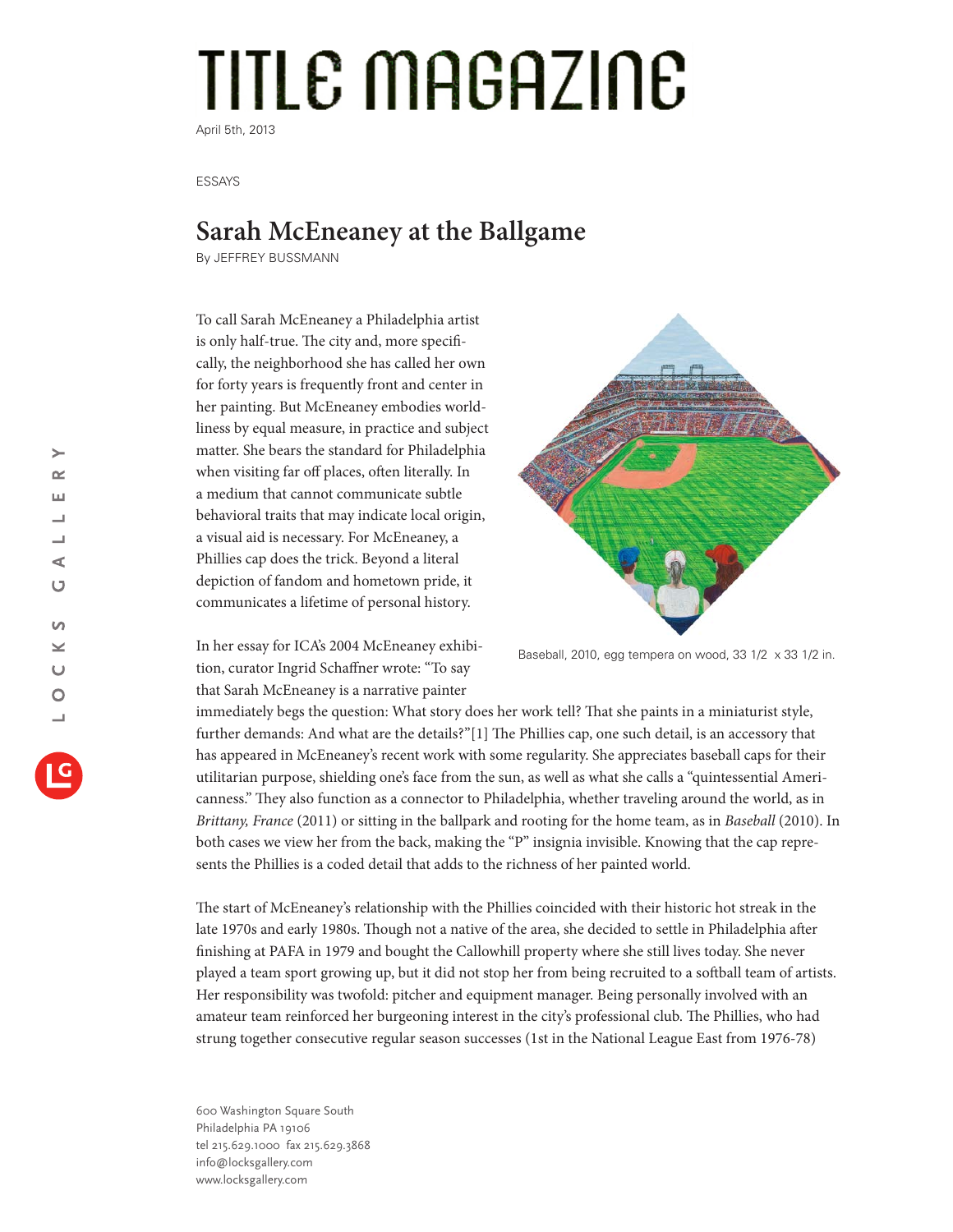

Mondays, 1987, acrylic on wood, 13 x 26 inches

followed by postseason failures, were on the cusp of making good on their promise for a run at the championship.

McEneaney's team played in Franklin Square and made nearby Paddy's Pub their post-game watering hole. At that time the regular Paddy's crowd was a steady mix of young artists (the Painted Bride Art Center being just around the corner) and older blue-collar drinkers. It was here in 1980 that she watched the Phillies clinch the NL pennant and triumph in the World Series. She recalls hopping in a car with friends, horn blaring, to circle City Hall after the decisive game six win, as well as turning out for the victory parade. The Phillies charged onward into the 80s with diminishing returns, aside from an unsuccessful return trip to the World Series in 1983. McEneaney remained involved with her softball team for many years until the group eventually dispersed. Like all of her personal activities, softball found its way into her art. In her 1987 triptych *Mondays*, the day the team practiced, McEneaney stands at the mound, arm cocked to deliver a pitch. In



After Softball, 1987, acrylic on wood

the contemporaneous *After Softball*, we see her having just arrived back home, glove still on.

Separated by more than two decades, there is a steady through line that links *Mondays* and the later painting *Baseball* (2010). The two scenes convey the same love of being outdoors as do McEneaney's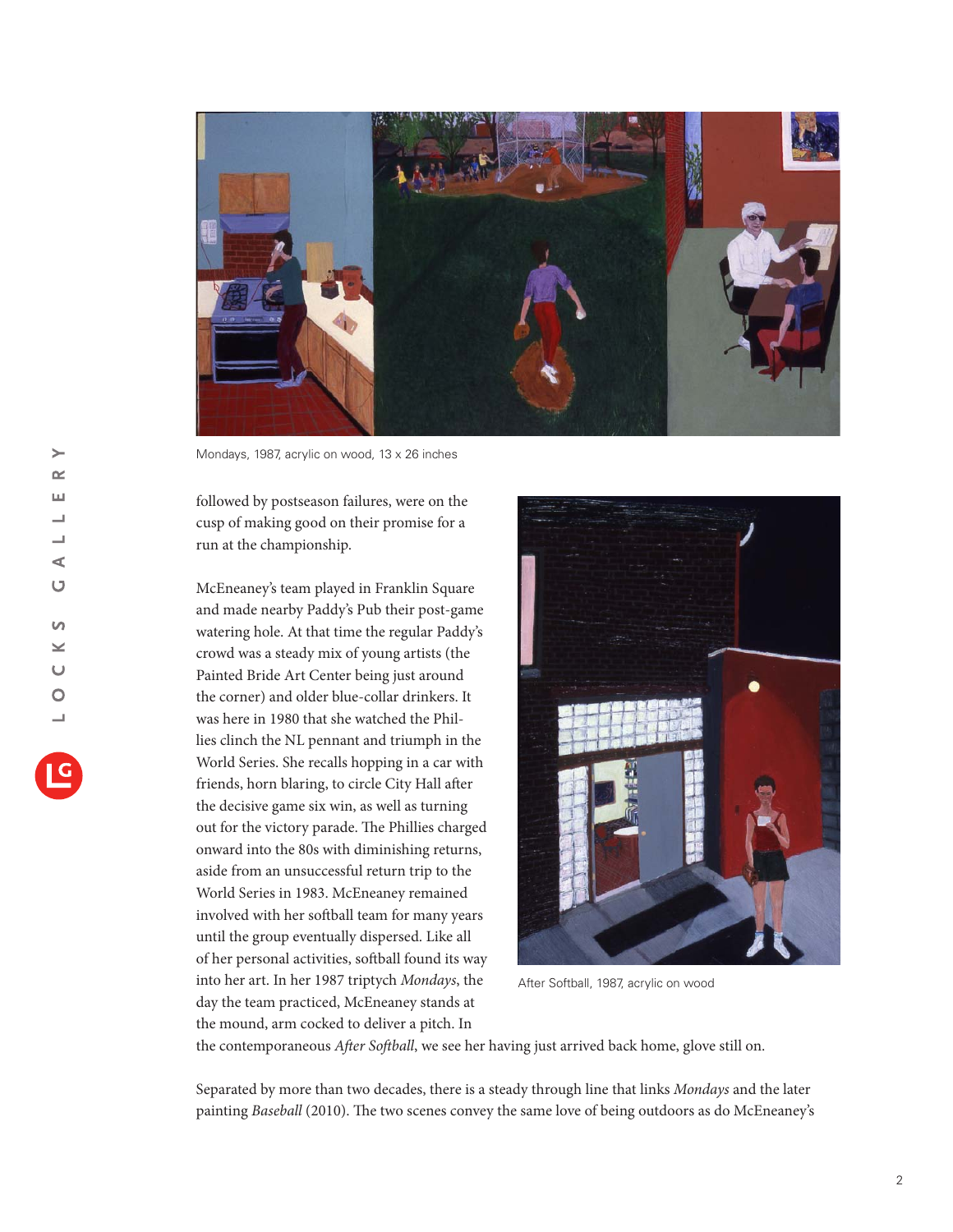plenteous scenes of hiking, skiing, or swimming. It may seem that she and her friends are simply spectators watching the game from the right field upper deck. But she has distorted the dimensions of the field, making it appear to be much wider than it actually is. The players are barely-identifiable specks down far below (more on this later). The grandstand looms in the distance like a mountain ridge. Only a slice of the sky peeks through at the top of the diamond-shaped canvas. Citizens Bank Park remains recognizable as a manmade structure, but McEneaney treats it much like the rugged landscapes that she often shows herself traversing. Immersed in a stadium that can seat upwards of 40,000, or at least in her vision of it, she is able to feel as solitary as she is in nature.

Lest anyone think that McEneaney's perception of the Phillies is entirely rosy, she is quick to point out her uneasiness over the tension in major league baseball between athletes who are in it for the love of the game and more avari-



No Stadium, 2000

cious types who gravitate towards its big business potential. The club and Mayor John Street ran afoul of McEneaney in 2000 when a new stadium development plan was announced to replace The Vet. The proposal called for much of Chinatown to be taken over by eminent domain and leveled; her Callowhill neighborhood was to be severely affected too. At the time nobody was organized to fight back, so McEneaney sprung into action mobilizing fellow residents. Together they were ultimately successful in forcing an about face on the plan, driving attention back to South Philadelphia for a new site. Campaigning against the stadium became a regular part of McEneaney's life for a short while, which she portrayed in the painting *No Stadium* (2000).

But for the potentially negative outcome, the stadium scare was a good learning experience in the art of community organizing and petitioning City Hall. McEneaney subsequently cofounded the Callowhill Neighborhood Association and now serves as its Board President. She has said, "My studio process is a very solitary one, but I think that one of the reasons I have gotten so involved in neighborhood activism is because I want to be connected to the world I live in."[2] McEneaney remains upbeat about an individual ballplayer's capacity to do good deeds for the city. Chase Utley is a current favorite of hers because of his charitable efforts for the SPCA. Paradoxically, she finds it difficult to become too attached to any player because of the ever-present specter of what she calls an "inevitable fall from grace." Case in point: she held Carlos "Chooch" Ruiz in high esteem until the end of last season when he tested positive for PEDs. If anyone, the Phanatic is her evergreen preferred team personality.

Turning back to the depiction of players on the field in Baseball, their anonymity is emblematic of McEneaney's tempered attitude towards the modern game. It could be said that much of the visual art made about sport—from the Classical age through present day—puts hero-worship front and center.